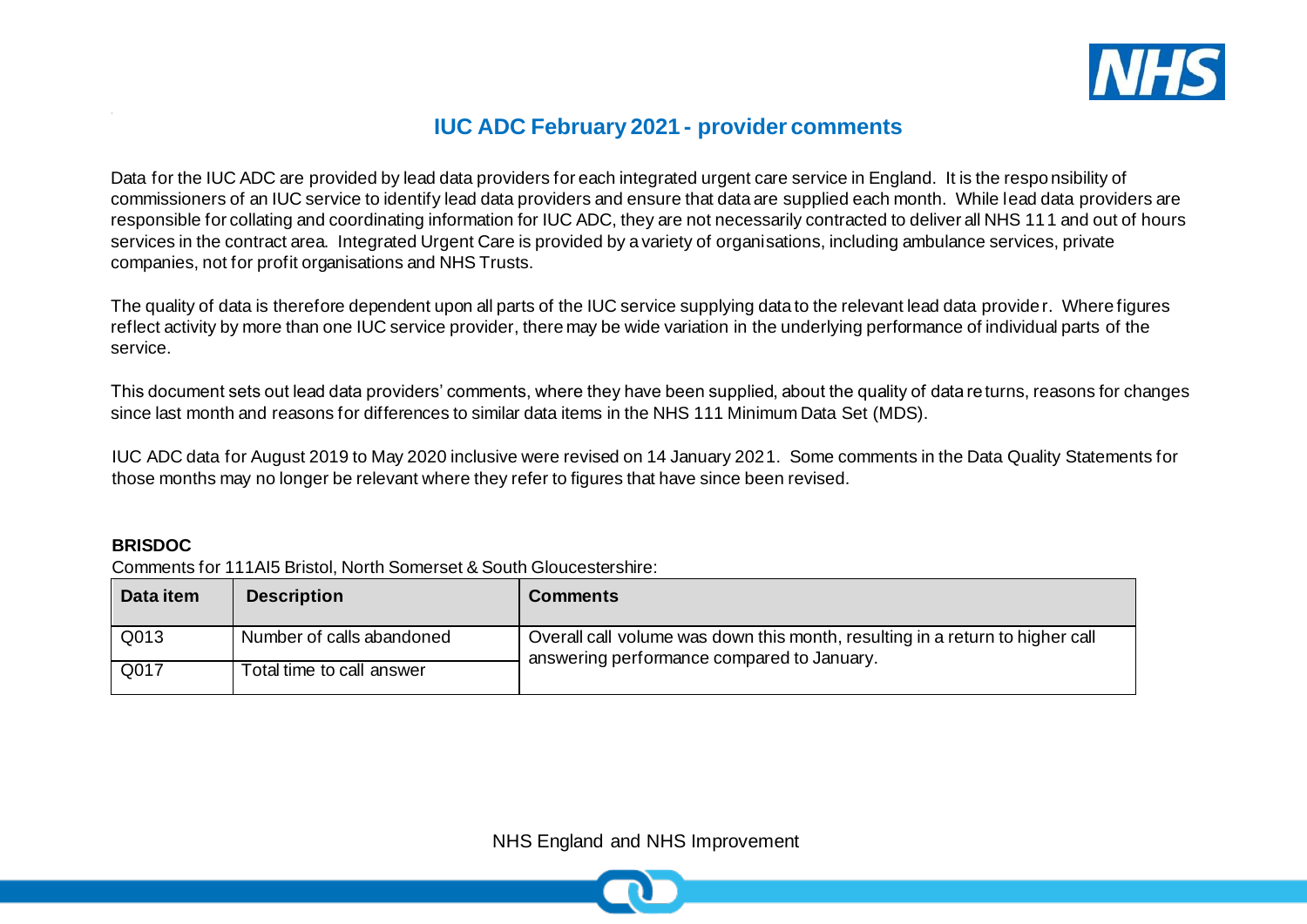## **DEVON DOCS**

Comments for 111AI6 Devon:

| Data item | <b>Description</b>        | <b>Comments</b>                                                                                                                                                                                                                                         |
|-----------|---------------------------|---------------------------------------------------------------------------------------------------------------------------------------------------------------------------------------------------------------------------------------------------------|
| Q013      | Number of calls abandoned | Decrease since last month was due to only 28 days of activity for February and<br>there being five weekends in January. During January there was also an<br>exceptionally high volume of Covid related absence, mainly in the Exeter<br>Contact Centre. |
| Q017      | Total time to call answer | Linked to the above.                                                                                                                                                                                                                                    |

# Comments for111AH8 Somerset:

| Data item | <b>Description</b>        | <b>Comments</b>                                                                                                                                                |
|-----------|---------------------------|----------------------------------------------------------------------------------------------------------------------------------------------------------------|
| Q013      | Number of calls abandoned | This decrease was due to only 28 days of activity for February and there being<br>five weekends in January. Additionally, more staff resources were available. |
| Q017      | Total time to call answer | Linked to the above.                                                                                                                                           |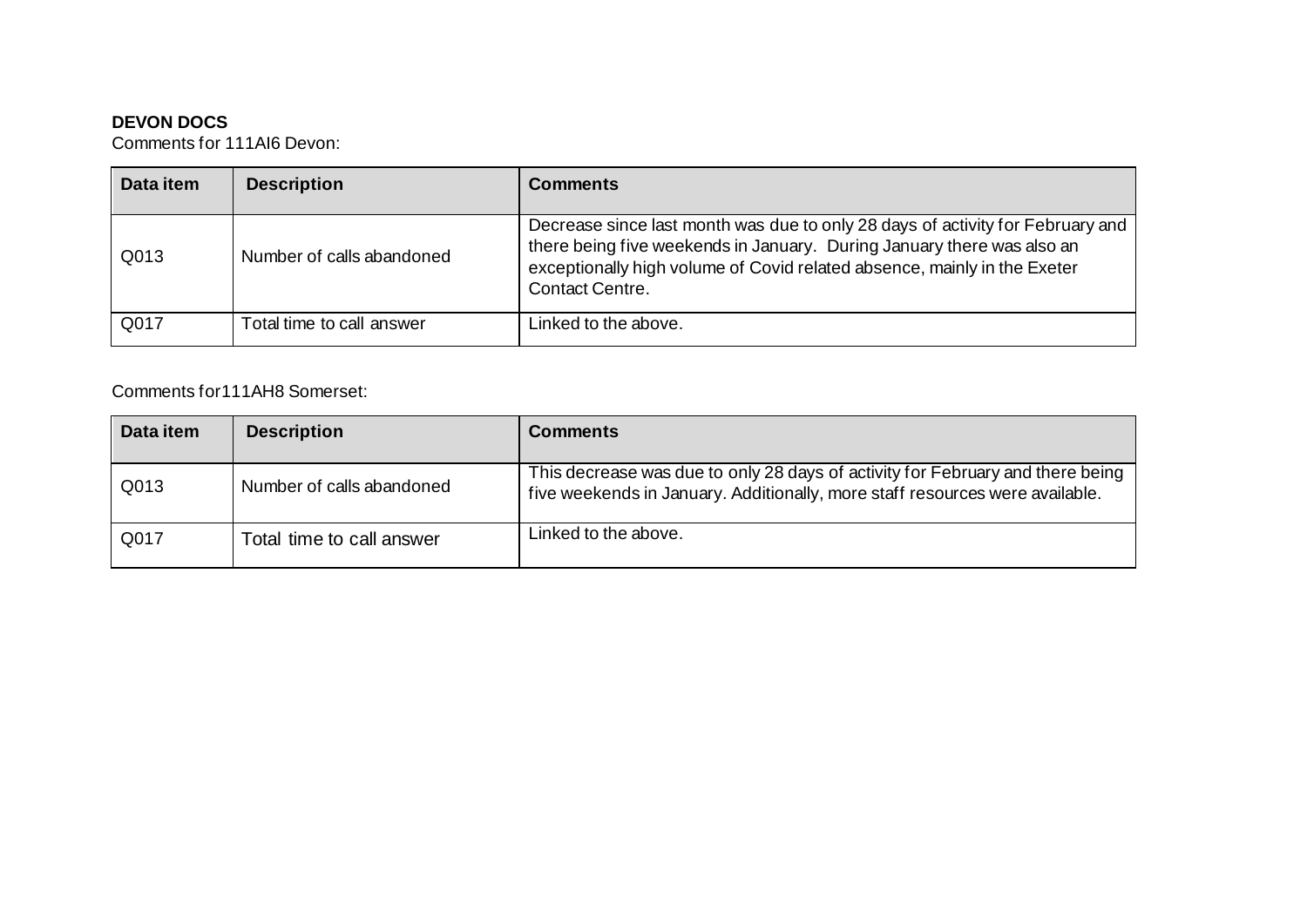## **DHU**

The ADC submission made by DHU only contains data from DHU111 and the other urgent care arms of DHU Health Care. At present this excludes data from other CAS providers such as the LCHS CAS (in Lincolnshire) and the NEMS CAS (in Nottinghamshire).

| Data item                   | <b>Description</b>                                                                                  | <b>Comments</b>                                                                                                                                                                                                                                                                                                                                                                                                                                                                                                                                                                                                                                            |
|-----------------------------|-----------------------------------------------------------------------------------------------------|------------------------------------------------------------------------------------------------------------------------------------------------------------------------------------------------------------------------------------------------------------------------------------------------------------------------------------------------------------------------------------------------------------------------------------------------------------------------------------------------------------------------------------------------------------------------------------------------------------------------------------------------------------|
| $Q046 + Q059$<br>$+$ Q072   | Number of callers recommended to<br>attend an ED                                                    | Difference in equivalent data item in the 111 MDS appears to be due to a<br>difference in Dx code mapping for some activity. Notably, this relates to<br>DxCode Dx322 - Speak to a Clinician from our service immediately - Refused<br>Emergency Treatment Centre Disposition. This DxCode is an interim code<br>which has for the MDS been historically mapped to Attend Another Service.<br>However, this is mapped to ED for the ADC. Additionally, where referrals are<br>to Derby CAS or UTCs with a Dx02/Dx03 code, they are mapped to Attend ED<br>in the ADC but in the MDS are mapped to either Attend Primary Care or Attend<br>Another Service. |
| Part of KPI 4:<br>Q112/Q111 | Appointments with an IUC<br><b>Treatment Centre / DoS selections</b><br><b>IUC Treatment Centre</b> | Continuing decrease in number of DoS selections to IUC Treatment Centres<br>resulting in decrease in volume of booked appointments.                                                                                                                                                                                                                                                                                                                                                                                                                                                                                                                        |
| KPI 12:<br>Q023/Q024        | Time to telephone assessment<br>outcome / Calls where person<br>triaged                             | The increase in time to reach a telephone assessment outcome may be linked<br>to the provision of support to two contracts that commenced mid-January. here<br>were also days in the latter half of February where the number of calls offered<br>was higher than expected.                                                                                                                                                                                                                                                                                                                                                                                |

Comments for 111AA5 Derbyshire: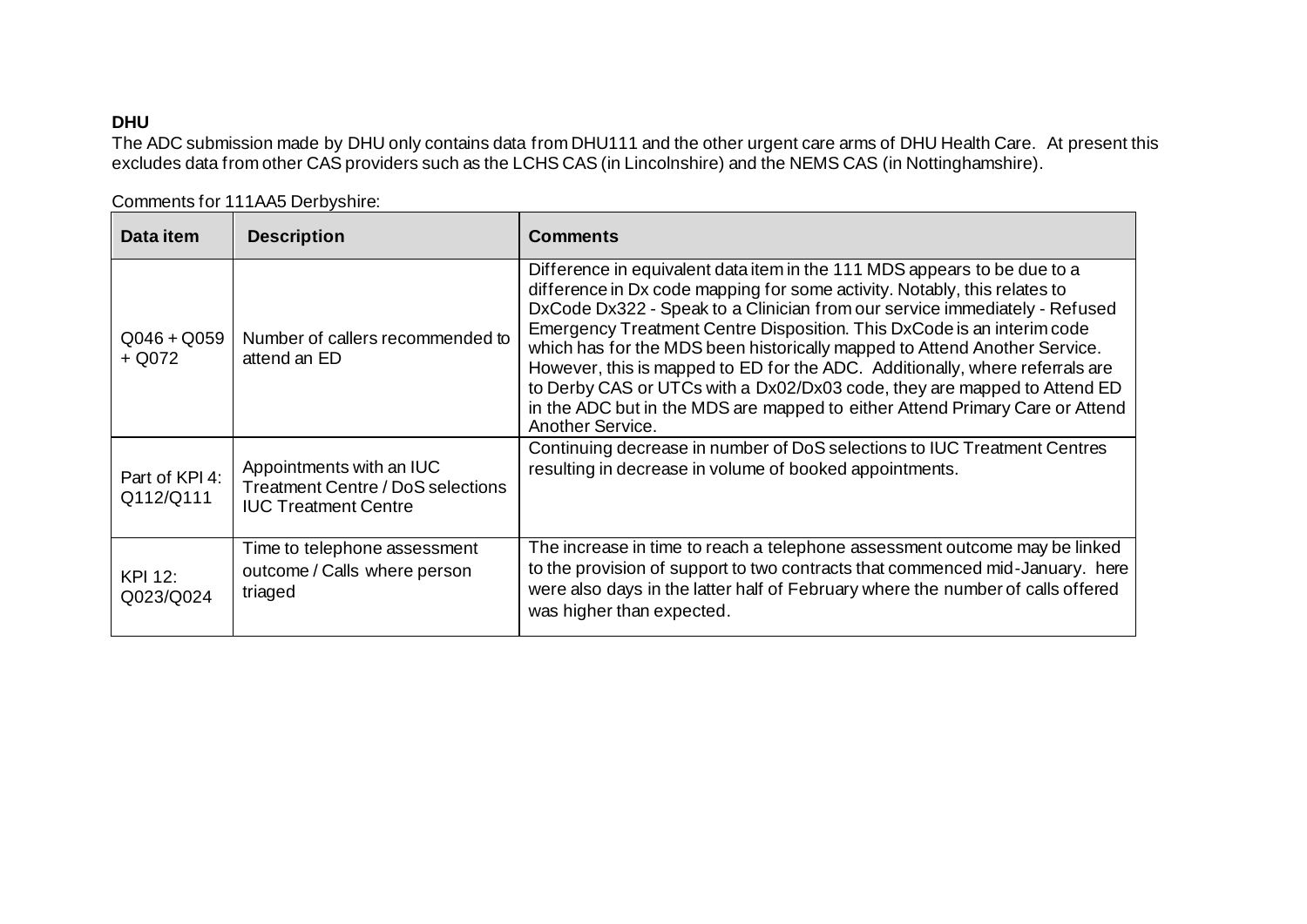| Data item                 | <b>Description</b>                                                      | <b>Comments</b>                                                                                                                                                                                                                                                                                                                                                                                                                                                                                                                                                                                                                                          |
|---------------------------|-------------------------------------------------------------------------|----------------------------------------------------------------------------------------------------------------------------------------------------------------------------------------------------------------------------------------------------------------------------------------------------------------------------------------------------------------------------------------------------------------------------------------------------------------------------------------------------------------------------------------------------------------------------------------------------------------------------------------------------------|
| $Q046 + Q059$<br>$+$ Q072 | Number of callers recommended<br>to attend an ED                        | Difference in equivalent data item in the 111 MDS appears to be due to a<br>difference in Dx code mapping for some activity. Notably, this relates to<br>DxCode Dx322 - Speak to a Clinician from our service immediately - Refused<br>Emergency Treatment Centre Disposition. This DxCode is an interim code<br>which has for the MDS been historically mapped to Attend Another Service.<br>However, this is mapped to ED for the ADC. Additionally, where referrals are<br>to LLR CAS or UTCs with a Dx02/Dx03 code, they are mapped to Attend ED in<br>the ADC but in the MDS are mapped to either Attend Primary Care or Attend<br>Another Service. |
| KPI 12:<br>Q023/Q024      | Time to telephone assessment<br>outcome / Calls where person<br>triaged | The increase in time to reach a telephone assessment outcome may be linked<br>to the provision of support to two contracts that commenced mid-January. here<br>were also days in the latter half of February where the number of calls offered<br>was higher than expected.                                                                                                                                                                                                                                                                                                                                                                              |

### Comments for 111AA2 Lincolnshire:

| Data item                 | <b>Description</b>                               | <b>Comments</b>                                                                                                                                                                                                                                                                                                                                                                                                                                                                                                                                                                                                                                         |
|---------------------------|--------------------------------------------------|---------------------------------------------------------------------------------------------------------------------------------------------------------------------------------------------------------------------------------------------------------------------------------------------------------------------------------------------------------------------------------------------------------------------------------------------------------------------------------------------------------------------------------------------------------------------------------------------------------------------------------------------------------|
| $Q046 + Q059$<br>$+$ Q072 | Number of callers<br>recommended to attend an ED | Difference in equivalent data item in the 111 MDS appears to be due to a<br>difference in Dx code mapping for some activity. Notably, this relates to DxCode<br>Dx322 - Speak to a Clinician from our service immediately - Refused Emergency<br>Treatment Centre Disposition. This DxCode is an interim code which has for the<br>MDS been historically mapped to Attend Another Service. However, this is<br>mapped to ED for the ADC. Additionally, where referrals are to Lincs CAS or<br>UTCs with a Dx02/Dx03 code, they are mapped to Attend ED in the ADC but in<br>the MDS are mapped to either Attend Primary Care or Attend Another Service. |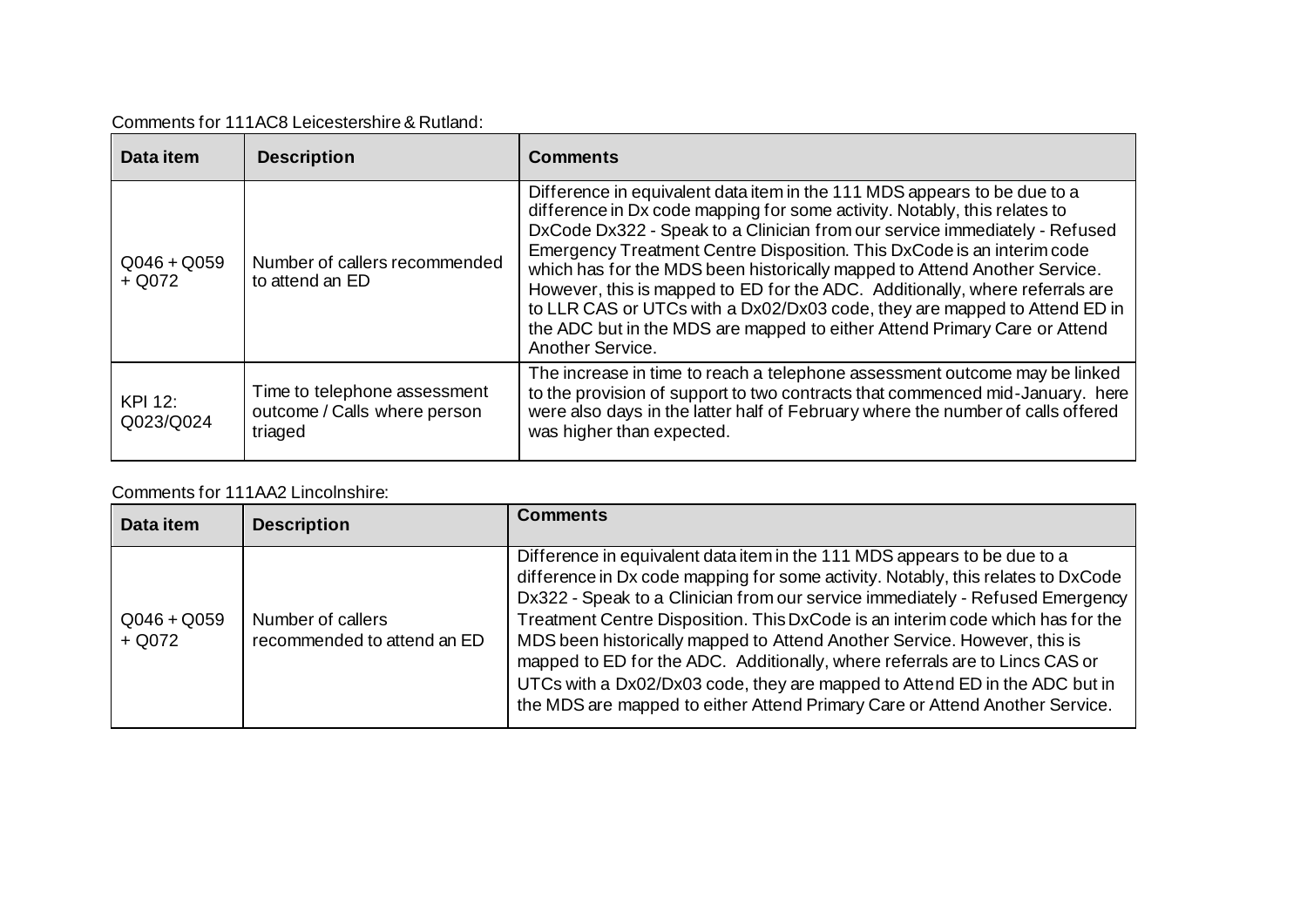| <b>KPI 12:</b><br>Q023/Q024 | Time to telephone assessment<br>outcome / Calls where person<br>triaged | The increase in time to reach a telephone assessment outcome may be linked to<br>the provision of support to two contracts that commenced mid-January. here<br>were also days in the latter half of February where the number of calls offered<br>was higher than expected. |
|-----------------------------|-------------------------------------------------------------------------|-----------------------------------------------------------------------------------------------------------------------------------------------------------------------------------------------------------------------------------------------------------------------------|
|-----------------------------|-------------------------------------------------------------------------|-----------------------------------------------------------------------------------------------------------------------------------------------------------------------------------------------------------------------------------------------------------------------------|

# Comments for 111AC7 Milton Keynes:

| Data item                   | <b>Description</b>                                                                       | <b>Comments</b>                                                                                                                                                                                                                                                                                                                                                                                                                                                                                                                                                                                                                              |
|-----------------------------|------------------------------------------------------------------------------------------|----------------------------------------------------------------------------------------------------------------------------------------------------------------------------------------------------------------------------------------------------------------------------------------------------------------------------------------------------------------------------------------------------------------------------------------------------------------------------------------------------------------------------------------------------------------------------------------------------------------------------------------------|
| $Q046 + Q059$<br>$+$ Q072   | Number of callers<br>recommended to attend an ED                                         | Difference in equivalent data item in the 111 MDS appears to be due to a<br>difference in Dx code mapping for some activity. Notably, this relates to DxCode<br>Dx322 - Speak to a Clinician from our service immediately - Refused Emergency<br>Treatment Centre Disposition. This DxCode is an interim code which has for the<br>MDS been historically mapped to Attend Another Service. However, this is<br>mapped to ED for the ADC. Additionally, where referrals are to MK CAS with a<br>Dx02/Dx03 code, they are mapped to Attend ED in the ADC but in the MDS are<br>mapped to either Attend Primary Care or Attend Another Service. |
| Part of KPI 4:<br>Q112/Q111 | Appointments with an IUC<br>Treatment Centre / DoS<br>selections IUC Treatment<br>Centre | Figures are skewed by activity on Saturday 13th February, when 17 cases that<br>had a DoS for IUC were not booked to IUC. If this day was excluded, then the<br>IUC Treatment Centre booking figure would be over 51% for the month.                                                                                                                                                                                                                                                                                                                                                                                                         |
| KPI 7:<br>Q100/Q099         | Calls given an ED disposition<br>that are revalidated / calls given<br>an ED disposition | Work is being undertaken to include MK ED validations within the IUC ADC<br>submissions in preparation for the update to the ADC in April 2021.                                                                                                                                                                                                                                                                                                                                                                                                                                                                                              |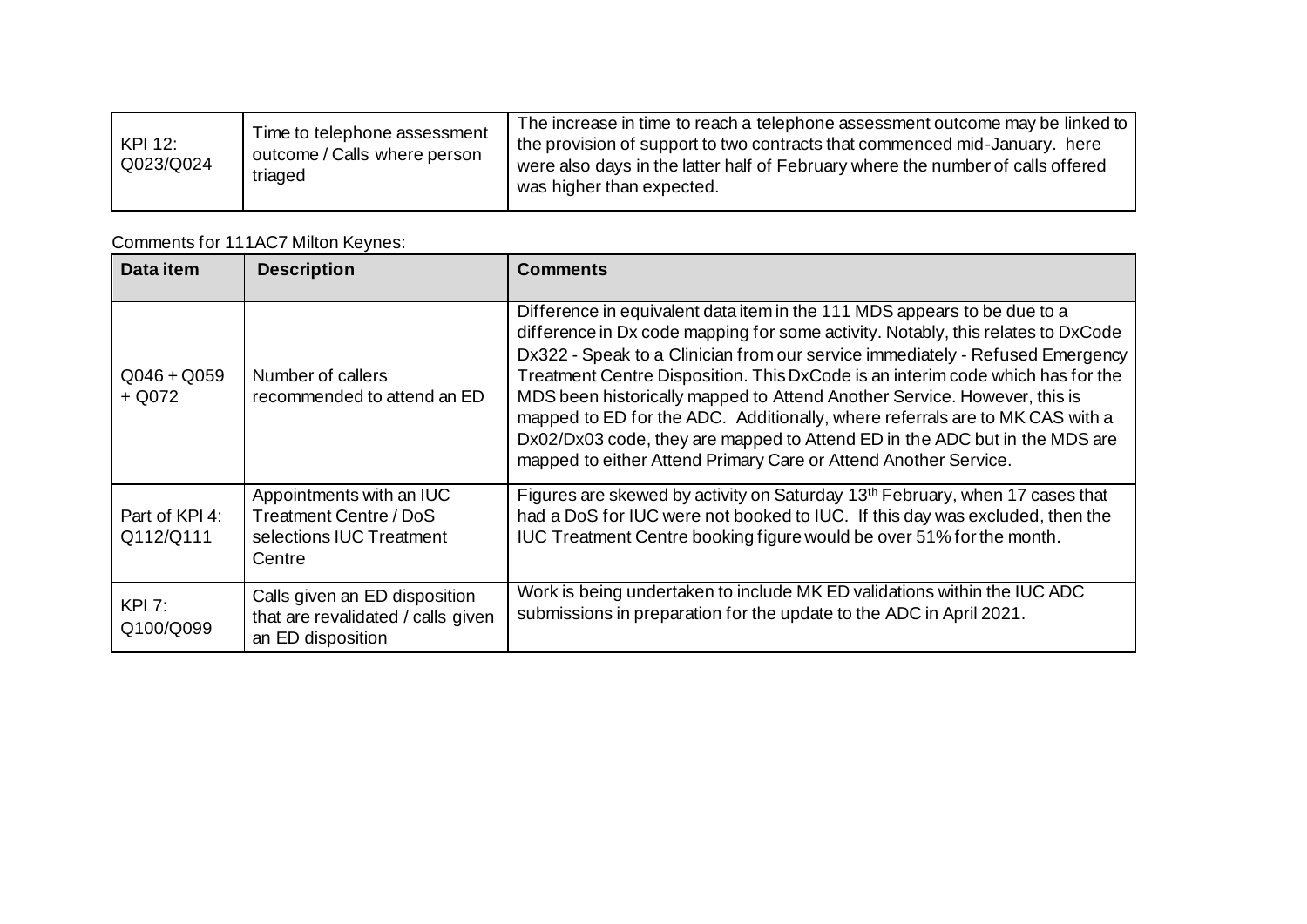|  |  | Comments for 111AC6 Northamptonshire: |
|--|--|---------------------------------------|
|--|--|---------------------------------------|

| Data item                   | <b>Description</b>                                                      | <b>Comments</b>                                                                                                                                                                                                                                                                                                                                                                                                                                                                                                                                                                                                                                                |
|-----------------------------|-------------------------------------------------------------------------|----------------------------------------------------------------------------------------------------------------------------------------------------------------------------------------------------------------------------------------------------------------------------------------------------------------------------------------------------------------------------------------------------------------------------------------------------------------------------------------------------------------------------------------------------------------------------------------------------------------------------------------------------------------|
| $Q046 + Q059$<br>$+$ Q072   | Number of callers<br>recommended to attend an ED                        | Difference in equivalent data item in the 111 MDS appears to be due to a<br>difference in Dx code mapping for some activity. Notably, this relates to DxCode<br>Dx322 - Speak to a Clinician from our service immediately - Refused Emergency<br>Treatment Centre Disposition. This DxCode is an interim code which has for the<br>MDS been historically mapped to Attend Another Service. However, this is<br>mapped to ED for the ADC. Additionally, where referrals are to Northants CAS<br>or UTCs with a Dx02/Dx03 code, they are mapped to Attend ED in the ADC but<br>in the MDS are mapped to either Attend Primary Care or Attend Another<br>Service. |
| <b>KPI 12:</b><br>Q023/Q024 | Time to telephone assessment<br>outcome / Calls where person<br>triaged | The increase in time to reach a telephone assessment outcome may be linked to<br>the provision of support to two contracts that commenced mid-January. here<br>were also days in the latter half of February where the number of calls offered<br>was higher than expected.                                                                                                                                                                                                                                                                                                                                                                                    |

# Comments for 111AA4 Nottinghamshire:

| Data item               | <b>Description</b>                               | <b>Comments</b>                                                                                                                                                                                                                                                                                                                                                                                                                                                                                                                                                                                                                                         |
|-------------------------|--------------------------------------------------|---------------------------------------------------------------------------------------------------------------------------------------------------------------------------------------------------------------------------------------------------------------------------------------------------------------------------------------------------------------------------------------------------------------------------------------------------------------------------------------------------------------------------------------------------------------------------------------------------------------------------------------------------------|
| $Q046 + Q059$<br>+ Q072 | Number of callers<br>recommended to attend an ED | Difference in equivalent data item in the 111 MDS appears to be due to a<br>difference in Dx code mapping for some activity. Notably, this relates to DxCode<br>Dx322 - Speak to a Clinician from our service immediately - Refused Emergency<br>Treatment Centre Disposition. This DxCode is an interim code which has for the<br>MDS been historically mapped to Attend Another Service. However, this is<br>mapped to ED for the ADC. Additionally, where referrals are to Notts CAS or<br>UTCs with a Dx02/Dx03 code, they are mapped to Attend ED in the ADC but in<br>the MDS are mapped to either Attend Primary Care or Attend Another Service. |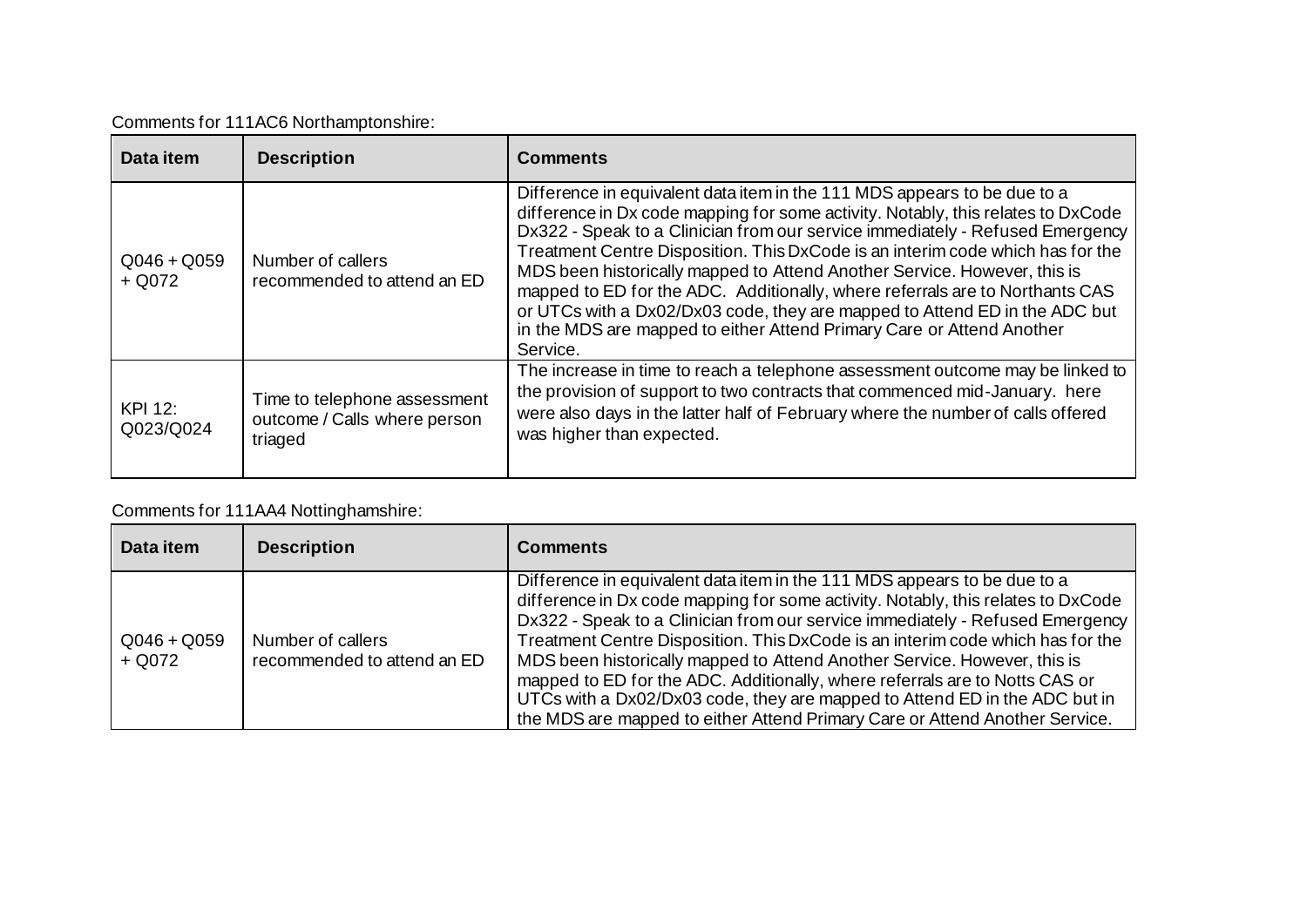| KPI 12:<br>Q023/Q024 | Time to telephone assessment<br>outcome / Calls where person<br>triaged | The increase in time to reach a telephone assessment outcome may be linked to<br>the provision of support to two contracts that commenced mid-January. here<br>were also days in the latter half of February where the number of calls offered<br>was higher than expected. |
|----------------------|-------------------------------------------------------------------------|-----------------------------------------------------------------------------------------------------------------------------------------------------------------------------------------------------------------------------------------------------------------------------|
|----------------------|-------------------------------------------------------------------------|-----------------------------------------------------------------------------------------------------------------------------------------------------------------------------------------------------------------------------------------------------------------------------|

#### **DORSET HC**

No comments received for 111AI4 Dorset.

### **HUC**

Comments for 111AC5 Cambridgeshire & Peterborough:

Staffing was better in February than January because the service was less impacted by Covid within HUC call centres. There was far less need for cross site working for resilience this month compared to January 2021. Decrease in call volumes since last month has also helped to improve performance.

Comments for 111AB2 Hertfordshire:

We saw an improvement in staffing levels in February compared to January due to a Covid outbreak impacting January.

Comments for 111AG7 Luton & Bedfordshire:

The increased performance on call answering stats and abandonment rates are due to recovery following a COVID outbreak in our call centres that affected January performance.

Comments for 111AI3 West Essex:

We saw an improvement in staffing levels in February compared to January due to a Covid outbreak impacting January.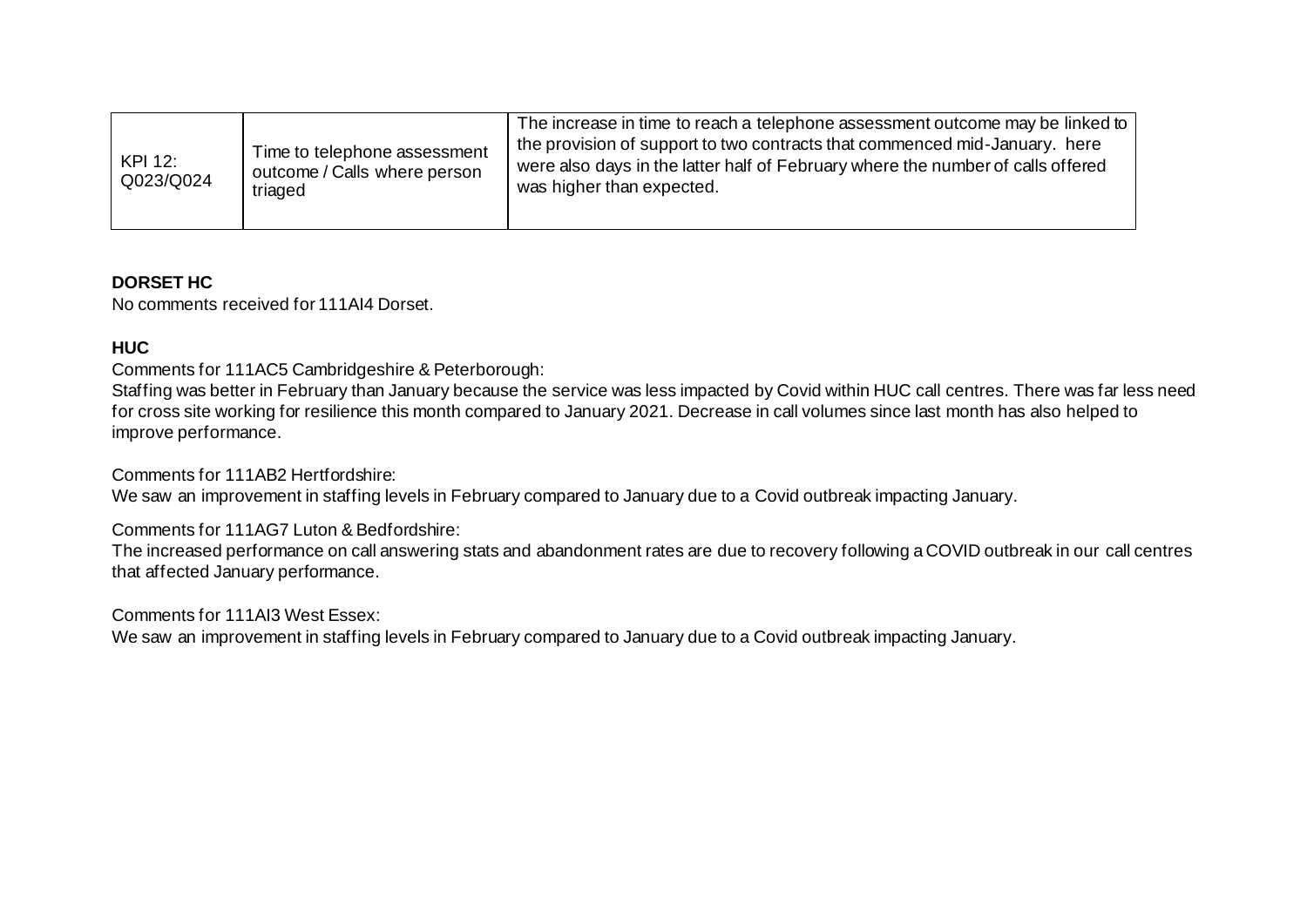# **IC24** Comments for 111AH4 Mid & South Essex:

| Data item                   | <b>Description</b>                                                                                                      | <b>Comments</b>                                                                                                                                                                                                                                                                    |
|-----------------------------|-------------------------------------------------------------------------------------------------------------------------|------------------------------------------------------------------------------------------------------------------------------------------------------------------------------------------------------------------------------------------------------------------------------------|
| Q013                        | Number of calls abandoned                                                                                               | During Feb, whilst Covid absence was a lot lower, workforce continued to be                                                                                                                                                                                                        |
| Q017                        | Total time to call answer                                                                                               | impacted by Covid.                                                                                                                                                                                                                                                                 |
| Part of KPI 4:<br>Q112/Q111 | Appointments with a IUC<br><b>Treatment Centre or home</b><br>residence / DoS selections IUC<br><b>Treatment Centre</b> | Work on DoS audit data resulted in a big decrease after the implementation of<br>"select" first DoS functionality was put in place. Figures for earlier months will be<br>updated in the next ADC revisions window.                                                                |
|                             |                                                                                                                         | Currently, we cannot direct book into our own OOH's services, only In-Hours.                                                                                                                                                                                                       |
| $KPI$ 5:<br>Q114/Q113       | Number of calls where caller<br>given an appointment with a<br>UTC / DoS selections UTC                                 | This should include bookings direct into DoS Service Types: 'Urgent Treatment<br>Centre (UTC)', 'Emergency National Response' and 'Urgent Care'. There are 3<br>UTC's that we could book into but they don't fall in to our STP and one of them<br>doesn't accept direct bookings. |
|                             |                                                                                                                         | From a commissioning perspective the UTC numbers will always be very low for<br>mid and south Essex as we do not have any UTC's in our area. Small numbers<br>recorded refer to out of area/boundary patients.                                                                     |

Comments for 111AG8 Norfolk including Great Yarmouth and Waveney:

| Data item | <b>Description</b>        | <b>Comments</b>                                  |
|-----------|---------------------------|--------------------------------------------------|
| Q013      | Number of calls abandoned |                                                  |
| Q017      | Total time to call answer | Decrease this month is due to lower call demand. |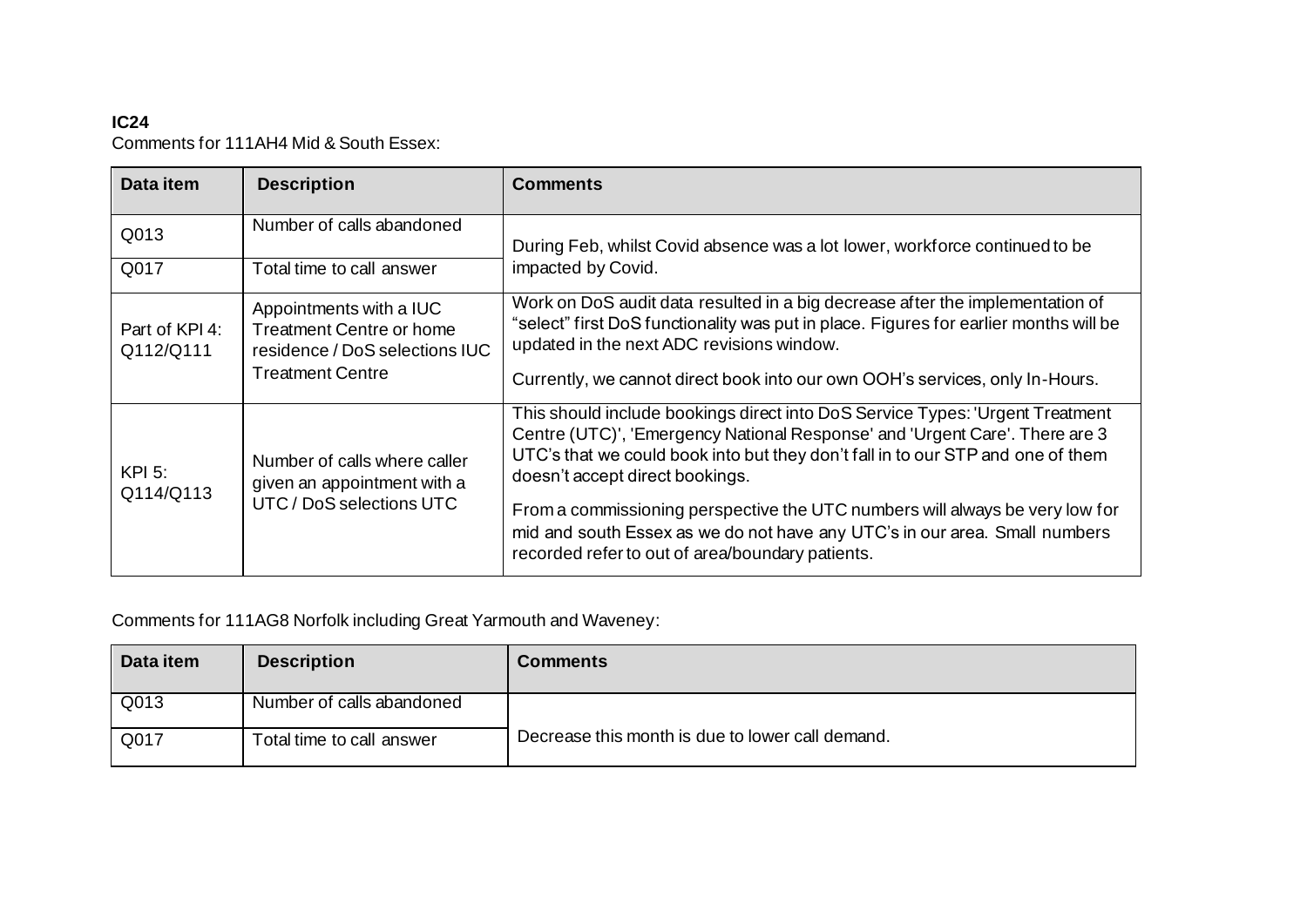| Part of KPI 4:<br>Q112/Q111 | Appointments with an IUC<br>Treatment Centre / DoS<br>selections IUC Treatment<br>Centre | Update in UTC and DoS Types and this is only looking at bookable and not<br>including the non-bookable. Some cases have a disposition mapped to non-<br>bookable but it does have an appointment facility on the DoS.<br>We have added in some additional work around IUC bookings/Home Residence,<br>so this has improved slightly. |
|-----------------------------|------------------------------------------------------------------------------------------|--------------------------------------------------------------------------------------------------------------------------------------------------------------------------------------------------------------------------------------------------------------------------------------------------------------------------------------|
| Q114/Q113                   | Appointments with a UTC / DoS<br>selections UTC                                          | Norfolk doesn't have a UTC, hence low numbers. Small numbers recorded refer<br>to out of area/boundary patients.                                                                                                                                                                                                                     |

## **IOW**

Comments for 111AA6 Isle of Wight:

| Data item                   | <b>Description</b>                                                                                               | <b>Comments</b>                                                                                                                                                                                                                                                                                                                        |
|-----------------------------|------------------------------------------------------------------------------------------------------------------|----------------------------------------------------------------------------------------------------------------------------------------------------------------------------------------------------------------------------------------------------------------------------------------------------------------------------------------|
| Q017                        | Total time to call answer                                                                                        | Improvement this month is due to increased staffing since January.                                                                                                                                                                                                                                                                     |
| Part of KPI 4:<br>Q112/Q111 | Appointments with a IUC<br><b>Treatment Centre or home</b><br>residence / DoS selections IUC<br>Treatment Centre | This will increase slightly when more appointments are available after some<br>system configuration takes place in April so the UTC / GPOOH which share our<br>Adastra Platform can identify the booked cases easier.                                                                                                                  |
| Q108/Q107                   | Appointments with an in-hours<br>GP practice / DoS selections in-<br>hours GP practice                           | Increase since last month is due to having at least a week of Contingency in<br>January due to operational issues. This resulted in close to 1,000 calls being<br>answered by other providers and meant we did not have full control of booking<br>into GP surgeries during that time.                                                 |
| KPI 7:<br>Q100/Q099         | Calls given an ED disposition<br>that are revalidated / calls given<br>an ED disposition                         | We are only validating a small number of SG / SD's as the UTC is profiled to<br>take a vast proportion of ED dispositions, therefore negating the need for a '111<br>First validation'. If we submitted the calls that only applied if they would have<br>been referred to an ED we would be reporting a far higher performance figure |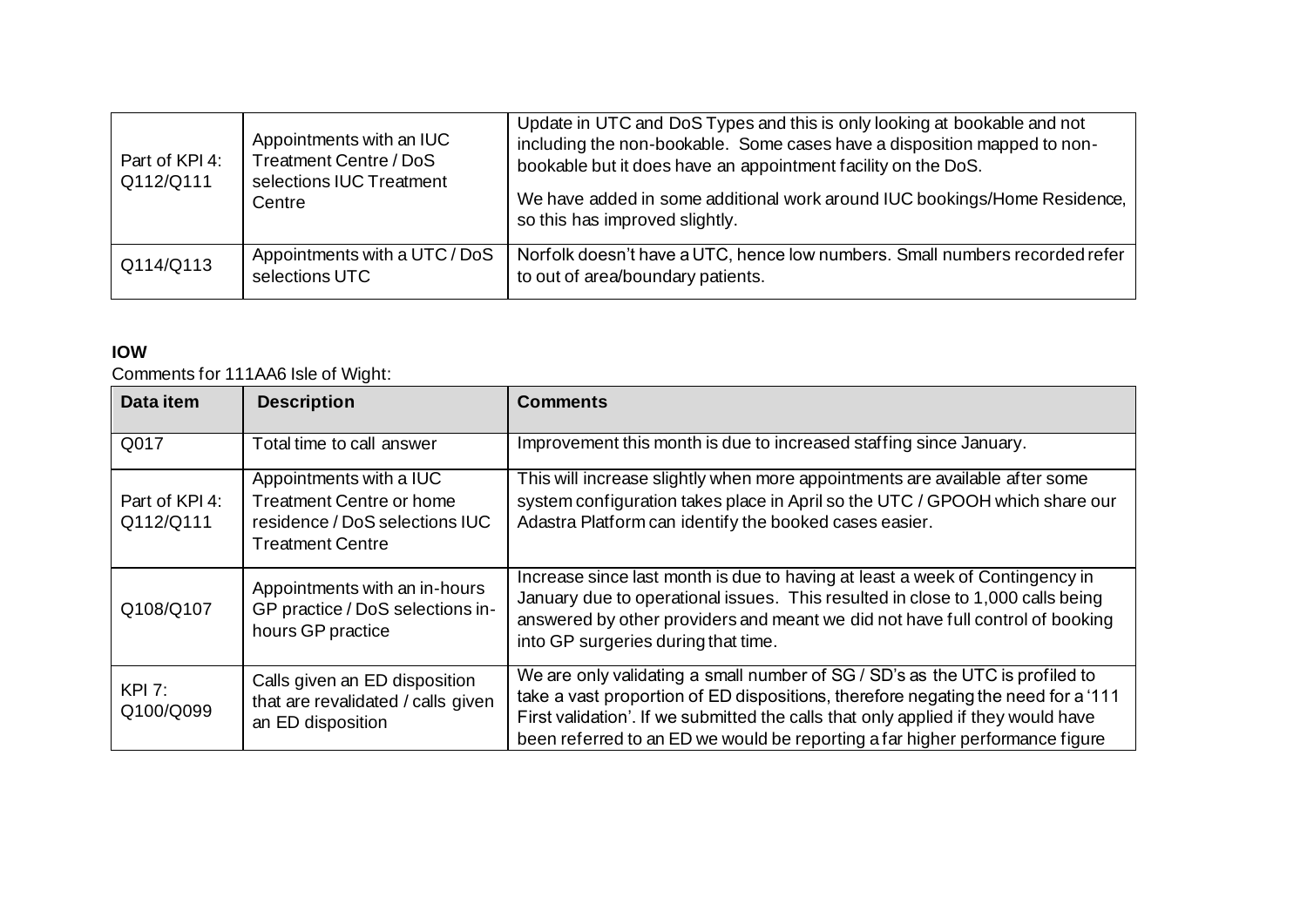|                 |                                     | but this metric includes all dispositions regardless of if the call is referred to a<br>more appropriate service before ED. |
|-----------------|-------------------------------------|-----------------------------------------------------------------------------------------------------------------------------|
| <b>KPI 9:</b>   | Calls recommended self-care         | Outcomes of calls forwarded to our remote Clinical Assessment Services                                                      |
| $(Q081 + Q094)$ | by clinician / calls triaged by a ! | (CAS) - PHL and DAS - are currently not collected - so any 'self-care'                                                      |
| $(Q027 + Q028)$ | clinician                           | outcomes by these clinicians are still not included at this time.                                                           |

# **LAS**

Comments for 111AH5 North East London:

| Data item | <b>Description</b>                      | <b>Comments</b>                                                                                                                       |
|-----------|-----------------------------------------|---------------------------------------------------------------------------------------------------------------------------------------|
| Q013      | Number of calls abandoned               | This has improved this month due to increased staffing, extended support from<br>DHU and slightly reduced demand compared to January. |
| Q017      | Total time to call answer               |                                                                                                                                       |
| Q024      | Number of calls where person<br>triaged | All calls are accounted for but data shows that there are a few cases triaged by<br>DHU that were not reported.                       |

Comments for 111AJ1 North West London:

| Data item | <b>Description</b>        | <b>Comments</b>                                                                                                                       |
|-----------|---------------------------|---------------------------------------------------------------------------------------------------------------------------------------|
| Q013      | Number of calls abandoned | This has improved this month due to increased staffing, extended support from<br>DHU and slightly reduced demand compared to January. |
| Q017      | Total time to call answer |                                                                                                                                       |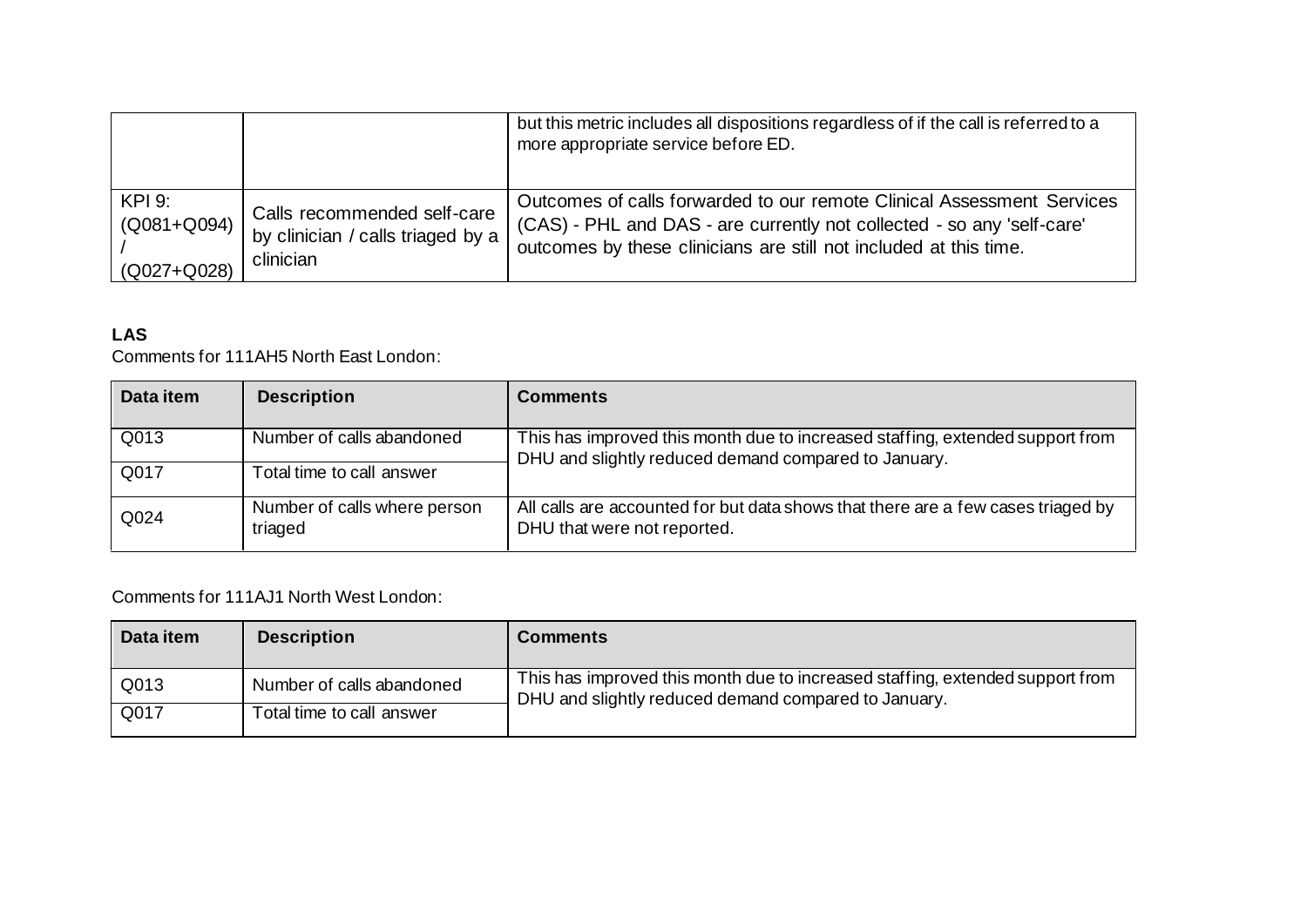| Q024 | Number of calls where person | $\mu$ All calls are accounted for but data shows that there are a few cases triaged by |
|------|------------------------------|----------------------------------------------------------------------------------------|
|      | triaged                      | DHU that was not reported.                                                             |

Comments for 111AD7 South East London:

| Data item | <b>Description</b>                      | <b>Comments</b>                                                                                                                       |
|-----------|-----------------------------------------|---------------------------------------------------------------------------------------------------------------------------------------|
| Q013      | Number of calls abandoned               | This has improved this month due to increased staffing, extended support from<br>DHU and slightly reduced demand compared to January. |
| Q017      | Total time to call answer               |                                                                                                                                       |
| Q024      | Number of calls where person<br>triaged | All calls are accounted for but data shows that there are a few cases triaged by<br>DHU that was not reported.                        |

#### **LCW**

No comments received for 11AD5 North Central London

### **NEAS**

No comments received for 111AA1 North East.

#### **NECS/YAS/LCD**

Comments for 111AD9 Yorkshire & Humber (YAS/LCD/LCD POOH/LCD Dental):

| Data item | <b>Description</b>       | <b>Comments</b>                                                   |
|-----------|--------------------------|-------------------------------------------------------------------|
| Q001      | Number of calls received | This month's figures include a higher proportion of dental calls. |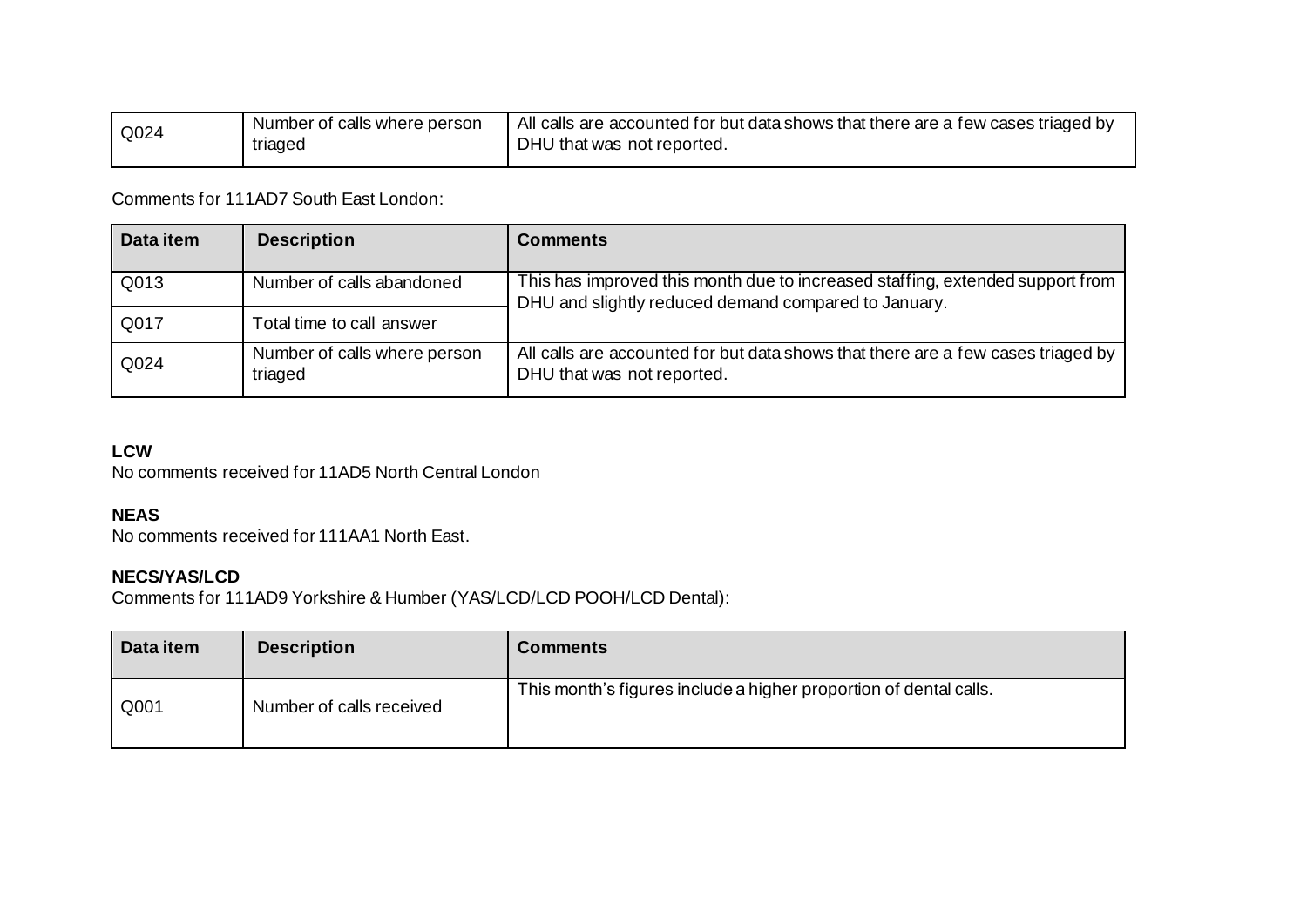| KPI 9:<br>Calls recommended self-care by<br>clinician / calls triaged by a<br>$(Q081 + Q094) /$<br>clinician<br>(Q027+Q028) | LCD Dental figure is very low which may reflect the types of problems that they<br>are dealing with. |
|-----------------------------------------------------------------------------------------------------------------------------|------------------------------------------------------------------------------------------------------|
|-----------------------------------------------------------------------------------------------------------------------------|------------------------------------------------------------------------------------------------------|

### **Q098, Q101** Time is not captured by YAS or LCD

### **LCD GPOOH**

**Q87** taken as all PCC and HV cases, rest are all cases closed over the phone after clinical triage.

Currently PCC appointment slots are being also used for triage therefore many appointments are being completed but not as F2F . Due to case closure options it isn't possible to fully track just those which were booked for PCC so all have been included in Item 136 - 140.

### **LCD Dental**

**Q13 -** LCD Dental do not have the ability to breakdown calls Q014-Q016

**Q17** - We did have more calls during the peak of Covid as dentists were generally seeing fewer patients than normal and call volumes have decreased since patients have been able to see their own dentists more easily. We do have varied staffing levels which can contribute to the call answer times too. Also the call volumes naturally fluctuate particularly over the summer so this variance month on month is to be expected.

### **Data for GP OOH providers includes**

8GY92-LCD NNJ-DHU on behalf of Bassetlaw GPOOH (Y00814), NNF - City Healthcare Partnership CIC Y01173-Sheffield GP Collaborative, RCD-Harrogate & District, NL3-CARE PLUS, YO5222-i-HEART Barnsley RFR - Rotherham NHSFT NXL01 - FCMS NL0 - Vocare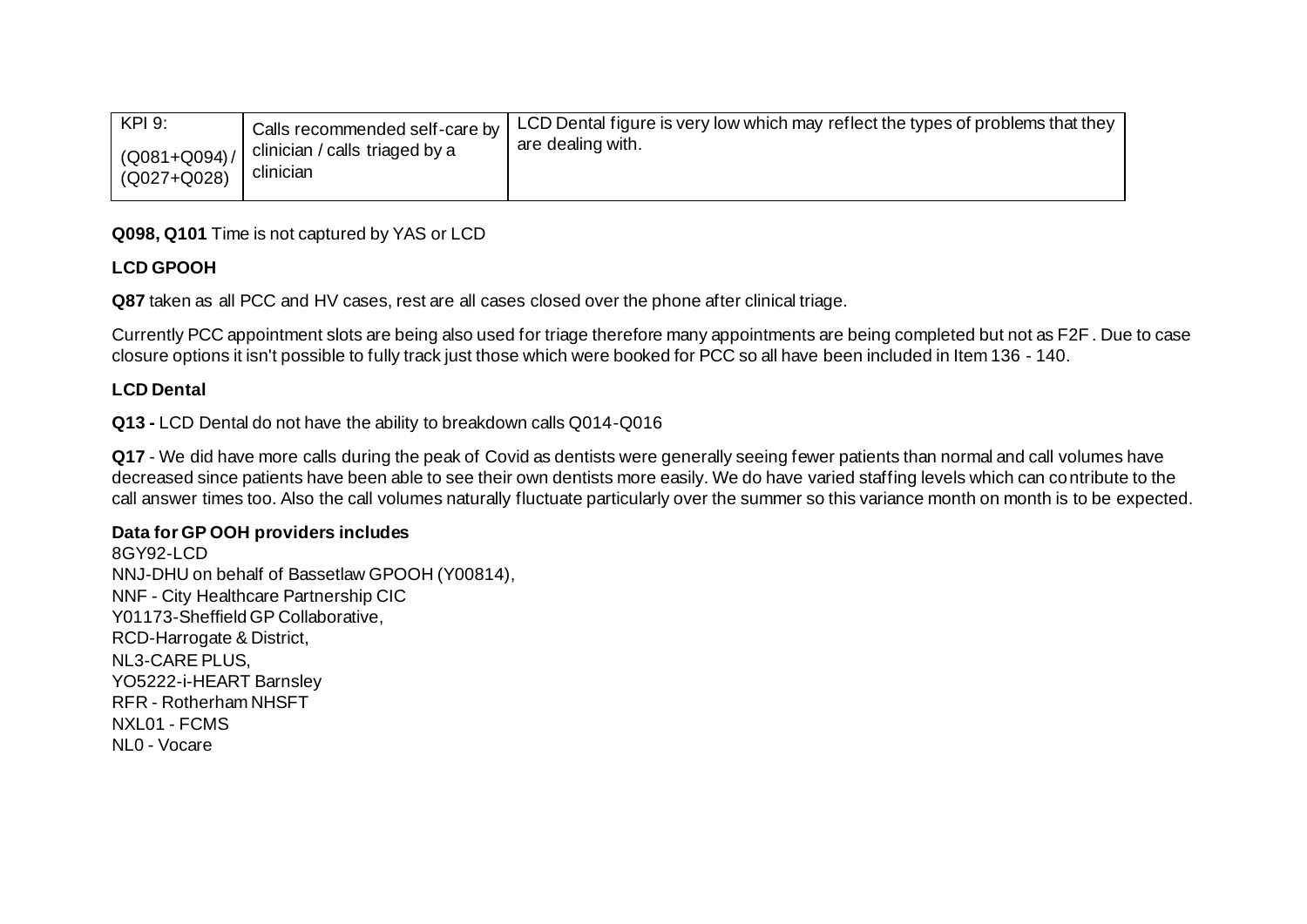# RJL-Northern Lincolnshire and Goole NHS Foundation Trust

### **NWAS**

No comments received for North West including Blackpool.

# **PRACTICE PLUS GROUP (PPG)**

Comments for 111AI2 Surrey Heartland.

| Data item | <b>Description</b>                                                                     | <b>Comments</b>                                                                                                                                                                                                                                                      |
|-----------|----------------------------------------------------------------------------------------|----------------------------------------------------------------------------------------------------------------------------------------------------------------------------------------------------------------------------------------------------------------------|
| Q013      | Number of calls abandoned                                                              | Call handling resource increased following returns from COVID absence that<br>helped reduce abandonment rates and increased the speeds to answer.                                                                                                                    |
| Q017      | Total time to call answer                                                              | As above.                                                                                                                                                                                                                                                            |
| Q108/Q107 | Appointments with an in-hours<br>GP practice / DoS selections in-<br>hours GP practice | Where Care/GP Connect is used, there have been data quality and capture<br>issues identified such that this metric should now appropriately reflect a<br>higher number of appointments being booked moving forward. Data capture<br>has been appropriately remedied. |

# **SCAS**

Comments for 111AH9 Hampshire & Surrey Heath:

| Data item | <b>Description</b>                            | <b>Comments</b>                                                                                                                                                                                       |
|-----------|-----------------------------------------------|-------------------------------------------------------------------------------------------------------------------------------------------------------------------------------------------------------|
| Q012      | Number of calls answered within<br>60 seconds | Improvement this month is partly because January had 5 weekends and a<br>B/H. In addition, there were high sickness rates for call handlers during<br>January with much better resources in February. |
| Q013      | Number of calls abandoned                     |                                                                                                                                                                                                       |
| Q017      | Total time to call answer                     |                                                                                                                                                                                                       |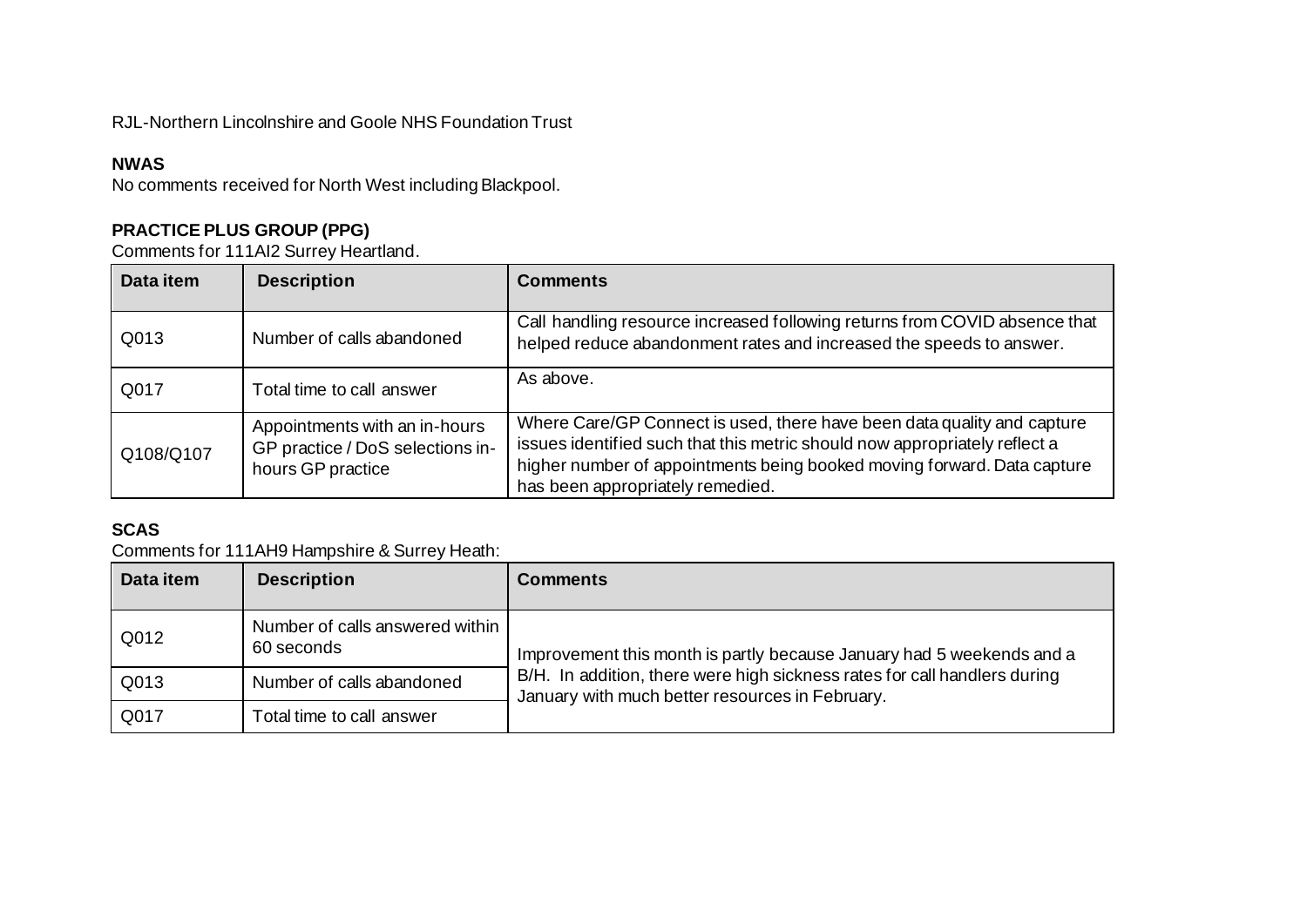| Q024                        | Number of calls where person<br>triaged                                                                   | Note that equivalent figures in 111 MDS don't include Out of Area calls.                                     |
|-----------------------------|-----------------------------------------------------------------------------------------------------------|--------------------------------------------------------------------------------------------------------------|
| <b>KPI 6:</b><br>Q097/Q096  | Calls given an ambulance<br>disposition that are revalidated /<br>calls given an ambulance<br>disposition | Figures are being reviewed as they look wrong.                                                               |
| KPI 7:<br>Q100/Q099         | Calls given an ED disposition<br>that are revalidated / calls given<br>an ED disposition                  |                                                                                                              |
| <b>KPI 12:</b><br>Q023/Q024 | Time to telephone assessment<br>outcome / Calls where person<br>triaged                                   | Figures incorrectly include one job which wasn't processed in Adastra with an<br>end date of September 2021. |

# Comments for 111AG9 Thames Valley:

| Data item                  | <b>Description</b>                                                                                        | <b>Comments</b>                                                                                                                                    |
|----------------------------|-----------------------------------------------------------------------------------------------------------|----------------------------------------------------------------------------------------------------------------------------------------------------|
| Q012                       | Number of calls answered within<br>60 seconds                                                             | Improvement this month is partly because January had 5 weekends and a<br>B/H. In addition, there were high sickness rates for call handlers during |
| Q013                       | Number of calls abandoned                                                                                 | January with much better resources in February.                                                                                                    |
| Q017                       | Total time to call answer                                                                                 |                                                                                                                                                    |
| Q024                       | Number of calls where person<br>triaged                                                                   | Note that equivalent figures in 111 MDS don't include Out of Area calls.                                                                           |
| <b>KPI 6:</b><br>Q097/Q096 | Calls given an ambulance<br>disposition that are revalidated /<br>calls given an ambulance<br>disposition | Figures are being reviewed as they look wrong.                                                                                                     |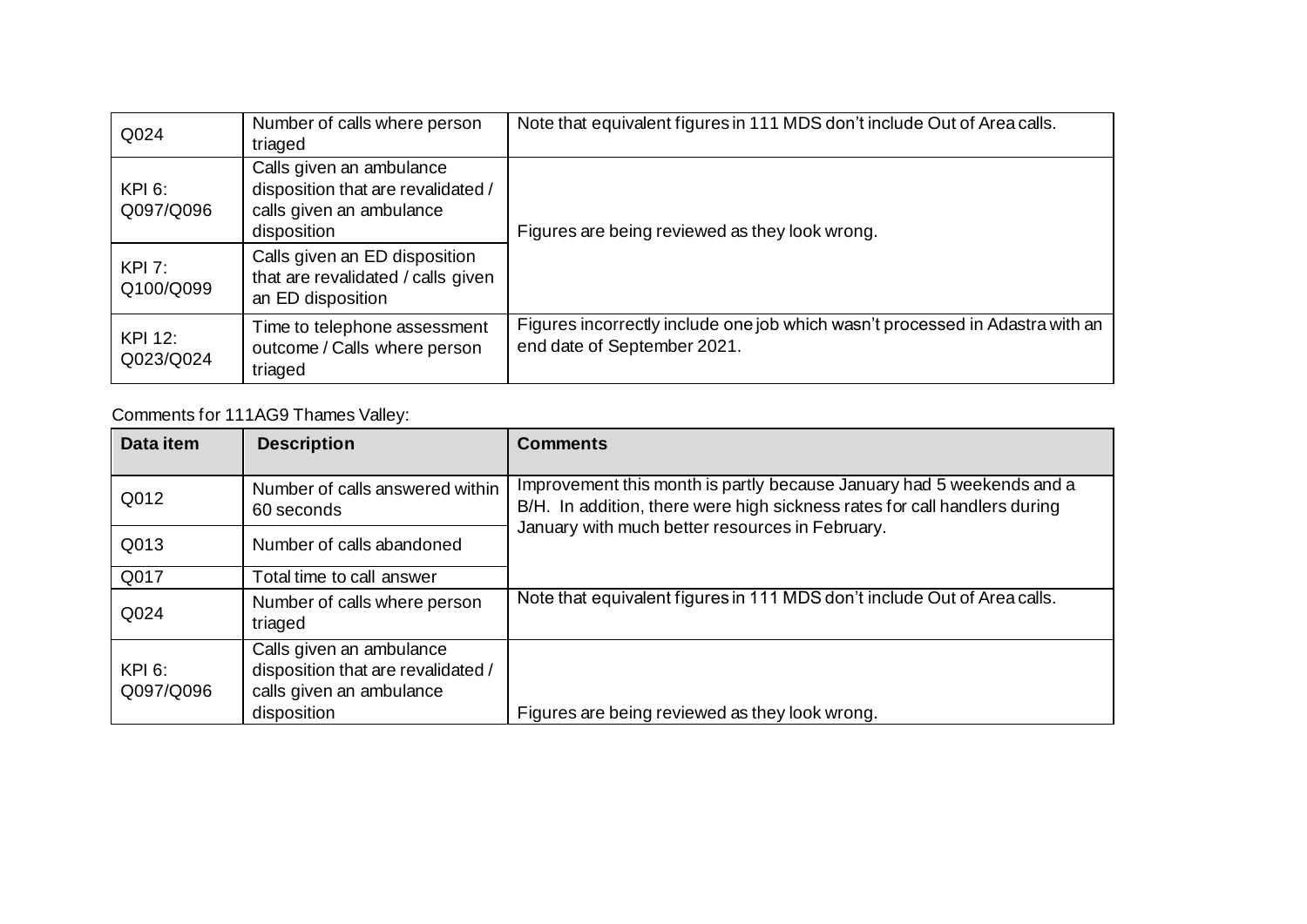#### **SECAmb**

Comments for 111AI9 Kent, Medway & Sussex:

| Data item                   | <b>Description</b>                                                                       | <b>Comments</b>                                                                                                                              |
|-----------------------------|------------------------------------------------------------------------------------------|----------------------------------------------------------------------------------------------------------------------------------------------|
| Q012                        | Number of calls answered within<br>60 seconds                                            | Significant recovery in staffing and call answering capacity, after COVID-<br>related abstraction in January.                                |
| Q013                        | Number of calls abandoned                                                                |                                                                                                                                              |
| Q017                        | Total time to call answer                                                                |                                                                                                                                              |
| Part of KPI 4:<br>Q112/Q111 | Appointments with an IUC<br>Treatment Centre / DoS<br>selections IUC Treatment<br>Centre | Bookings to IUC Treatment Centres increased due to re-configuration of<br>some DoS profiles and the increased the amount of available slots. |

# **VOCARE**

Vocare were again only able to provide telephony data this month. Impacts data for the following contract areas: 111AF4 Staffordshire, 111AG5 South West London, 111AF1 Cornwall, 111AH1 BaNES and Wiltshire & Swindon.

The following response covers all areas.